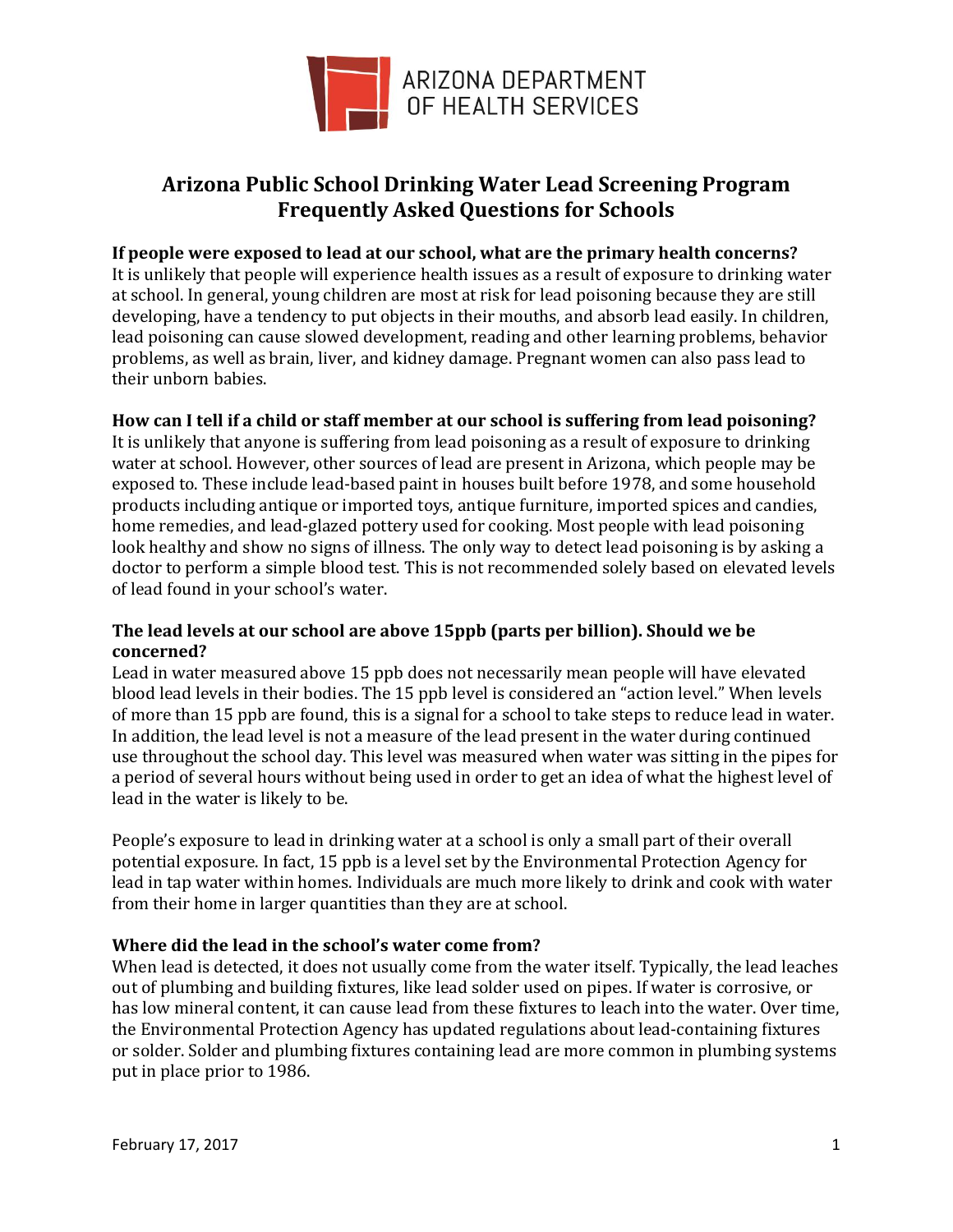

# **Is it safe for people to wash their hands or shower at school?**

Yes, per the Centers for Disease Control and Prevention, bathing and showering should be safe for students and staff, even if the water contains lead over 15 ppb. Human skin does not absorb lead from water. Water at school can also be used to wash hands or clean cuts or scrapes. Washing hands or wounds with water at your school will not significantly increase a child's risk of lead poisoning.

## **Is it safe to use our school's water at the nurse's station?**

Water at school can be used to wash hands, clean cuts or scrapes, or other wound care. Washing hands or wounds with water at your school will not significantly increase a child's risk of lead poisoning. Bottled water is recommended for drinking or dispensing medications.

## **Is it safe for our cafeteria to use our school's water to cook with?**

If elevated lead levels were found in the building that houses your school's cafeteria, it is recommended that you use another source of water, like commercially bottled water, to prepare food that is likely to absorb water. For example, you should not cook pasta or clean porous foods like berries with water containing elevated lead levels, but it would be acceptable to rinse fresh, uncut produce like apples or oranges with the water. If you are using school water to rinse fresh produce, flush the faucet first by running it on cold for 30 seconds to 2 minutes 1-2 minutes before using it. You may also consider installing a NSF-certified filter to remove lead.

## **Is it safe to use our school's water to wash dishes?**

Yes, it is safe to use your school's water to wash dishes, even if the dishwashing water source comes from a building found to have elevated levels of lead. It is recommended that you let the water run on cold for 30 seconds to 2 minutes before you begin washing dishes.

## **Is it safe for our janitorial staff to clean with the water at our school?**

Yes, even if elevated levels of lead are found in the building your janitorial staff uses to get water for mopping or cleaning, you can still use that water. Lead is not absorbed through the skin. It must be eaten, drank, or inhaled at elevated levels to cause health effects. Therefore, it is appropriate for your janitorial staff to continue using your school's water for cleaning floors or surfaces.

## **Is it safe to use water in our classrooms for educational purposes (e.g., boiling it for a science class)?**

Yes, as long as no individuals are drinking the water or using it for cooking as part of the class activity, the water is safe to use. Boiling the water will not remove the lead from the water, but it also will not cause increased health concerns for staff or students.

## **Is it safe for students or staff to drink the water at our school?**

While the levels of lead detected in the water at school are not likely to pose a health concern, we recommend that no one drinks from any water sources in a building found to have elevated levels of lead in that water. Students and staff who will not have access to other drinking water sources on campus with less than 15 ppb of lead should bring water from home or drink bottled water.